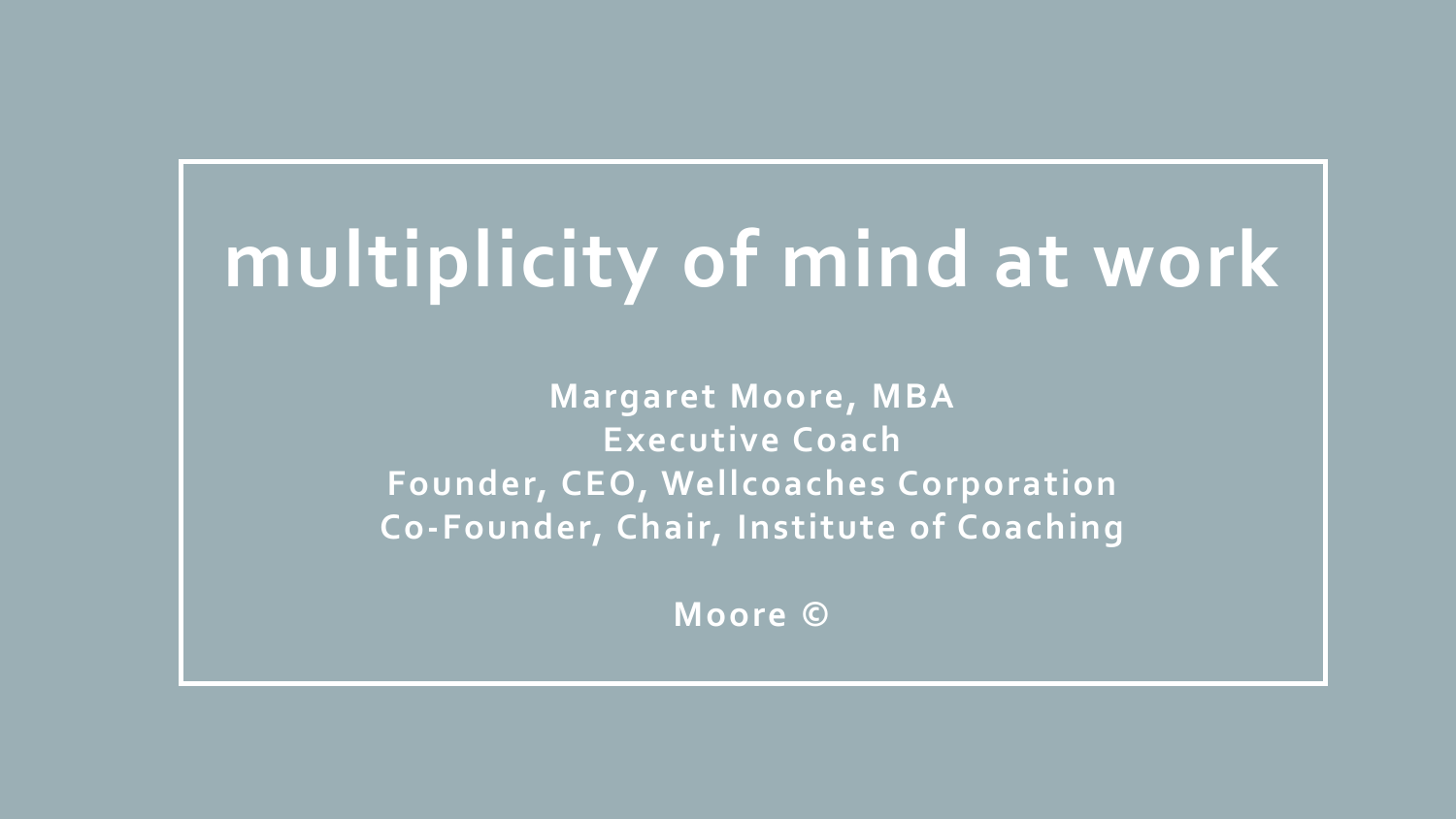

Do I contradict myself? Very well, then I contradict myself, I am large, I contain multitudes.

(Walt Whitman)

izquotes.com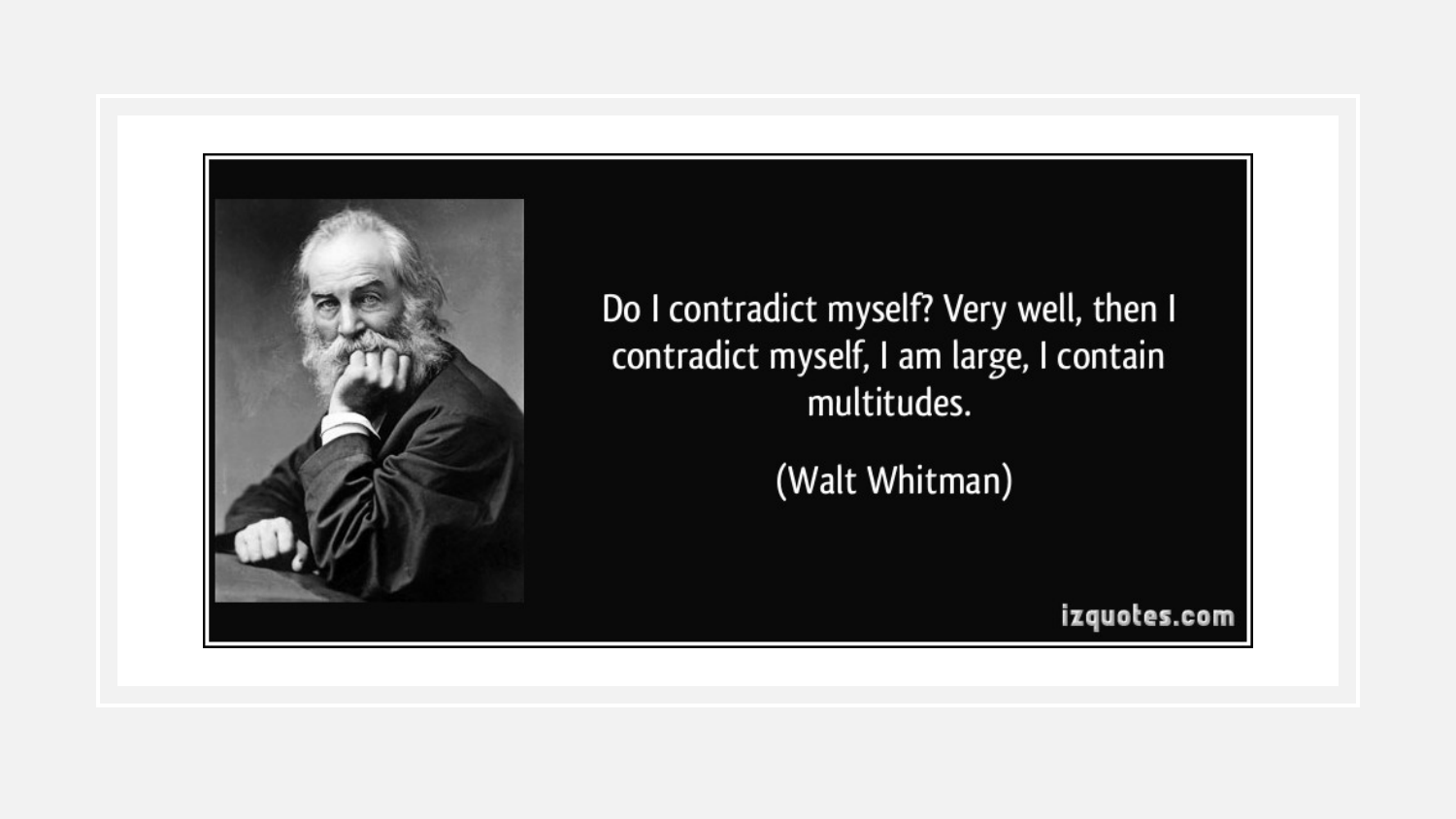#### **imagine your mind is a solar system**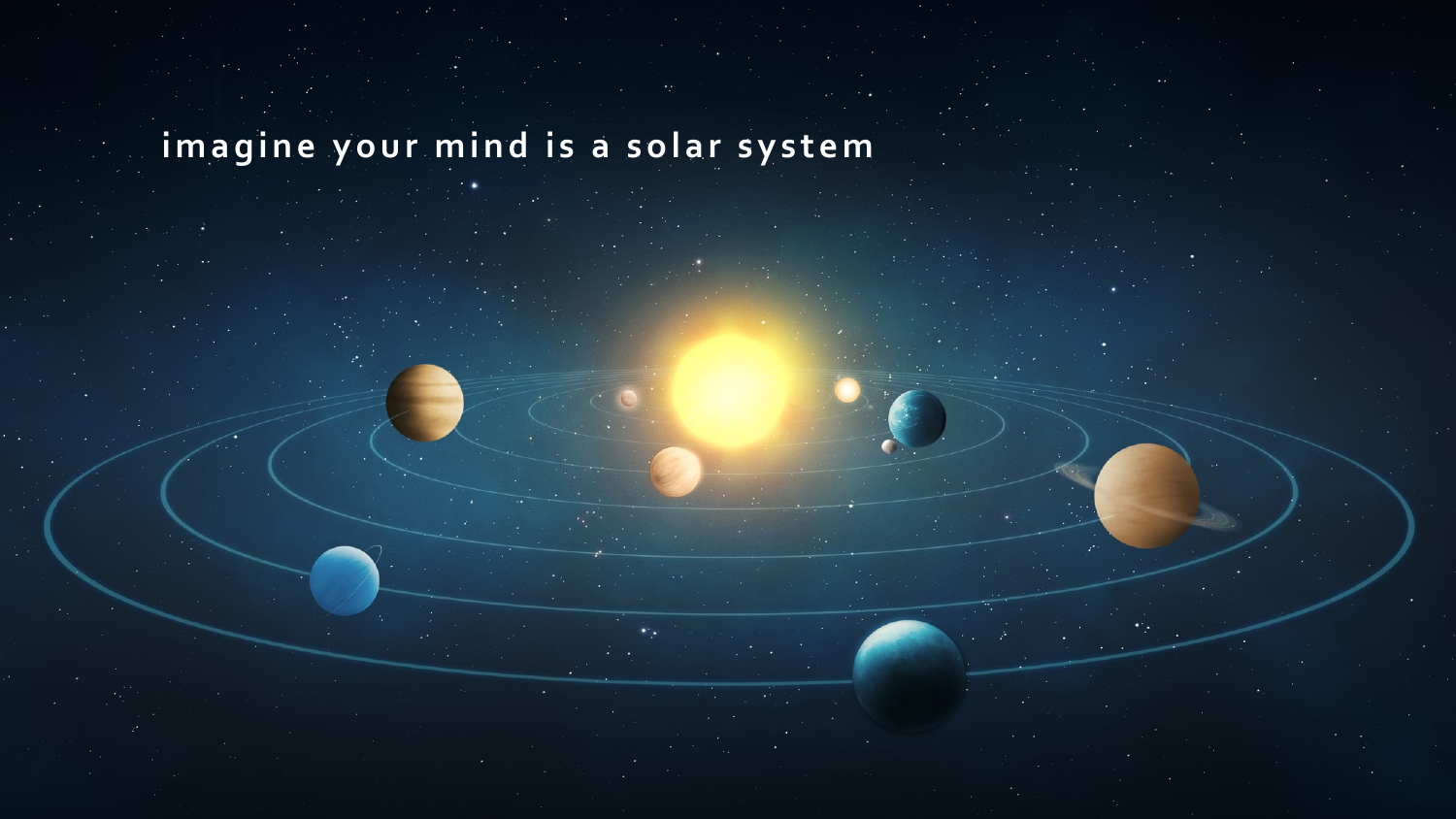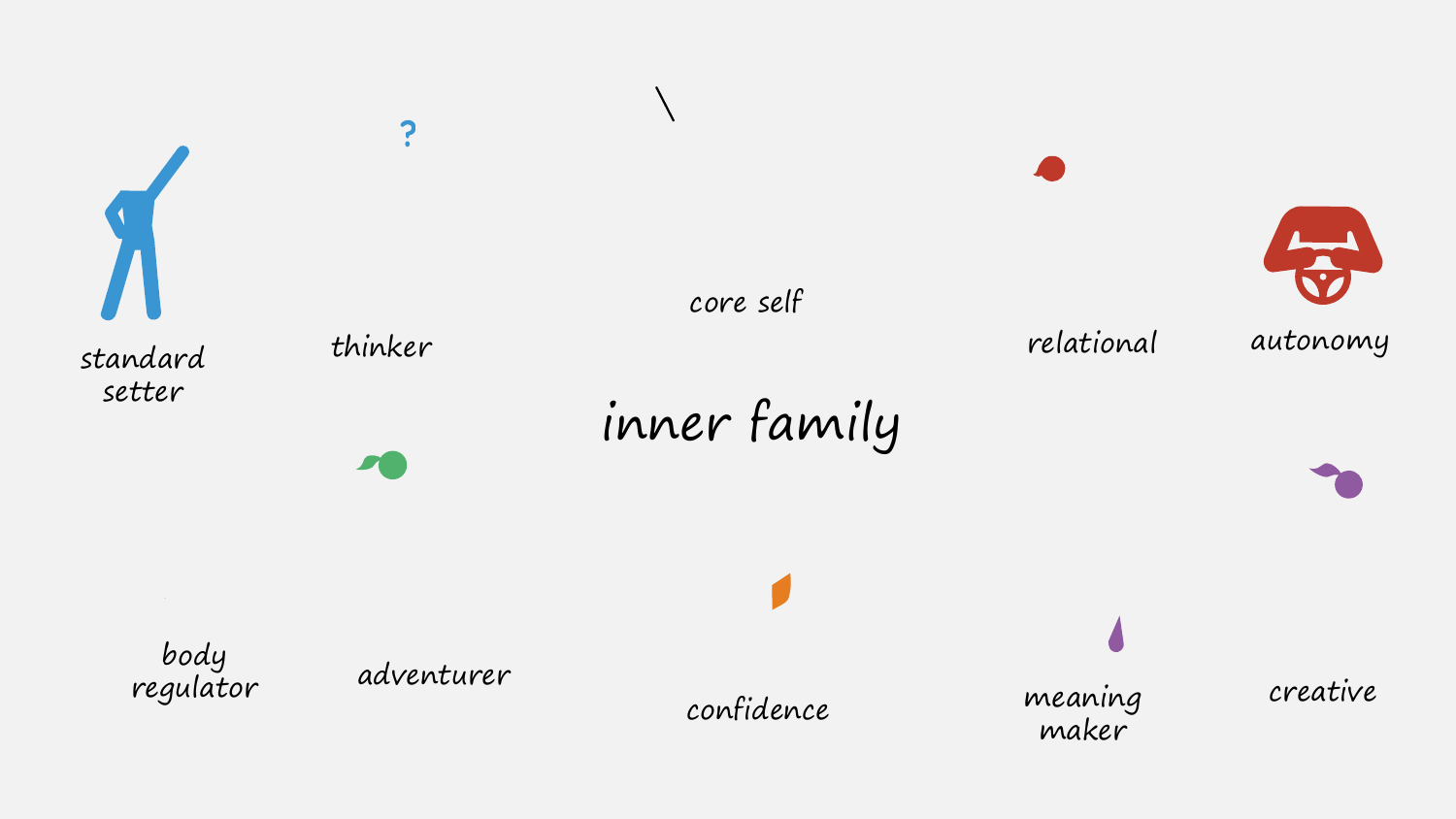| <b>Carl Jung</b><br>mental processes | <b>Enneagram type</b><br>core drive | <b>Myers Briggs</b><br>1 <sup>st</sup> brain function<br>2 <sup>nd</sup> brain function | <b>Inner Family</b><br>(Moore) |
|--------------------------------------|-------------------------------------|-----------------------------------------------------------------------------------------|--------------------------------|
| introverted feeling                  | 1 reformer                          | <b>INFP, ISFP, ENFP, ESFP</b>                                                           | Autonomy                       |
| extraverted feeling                  | 2 helper                            | ENFJ, ESFJ, INFJ, ISFJ                                                                  | <b>Relational</b>              |
| introverted intuition                | 9 peacemaker                        | INTJ, INFJ, ENTJ, ENFJ                                                                  | <b>Meaning Maker</b>           |
| extraverted intuition                | 4 individualist                     | <b>ENTP, ESFP, INFP, ISFP</b>                                                           | <b>Creative</b>                |
| introverted sensing                  | <b>6 loyalist</b>                   | ISFJ, ISTJ, ESFJ, ESTJ                                                                  | Regulator                      |
| extraverted sensing                  | 7 enthusiast                        | ESFP, ESTP, ISFP, ISTP                                                                  | Adventurer                     |
| introverted thinking                 | 5 investigator                      | <b>INTP, ISFP, ENTP, ESFP</b>                                                           | <b>Thinker</b>                 |
| extraverted thinking                 | 3 achiever                          | <b>ENTJ, ESTJ, INTJ, ISTJ</b>                                                           | <b>Standard Setter</b>         |
| confidence                           | 8 challenger                        |                                                                                         | <b>Confidence</b>              |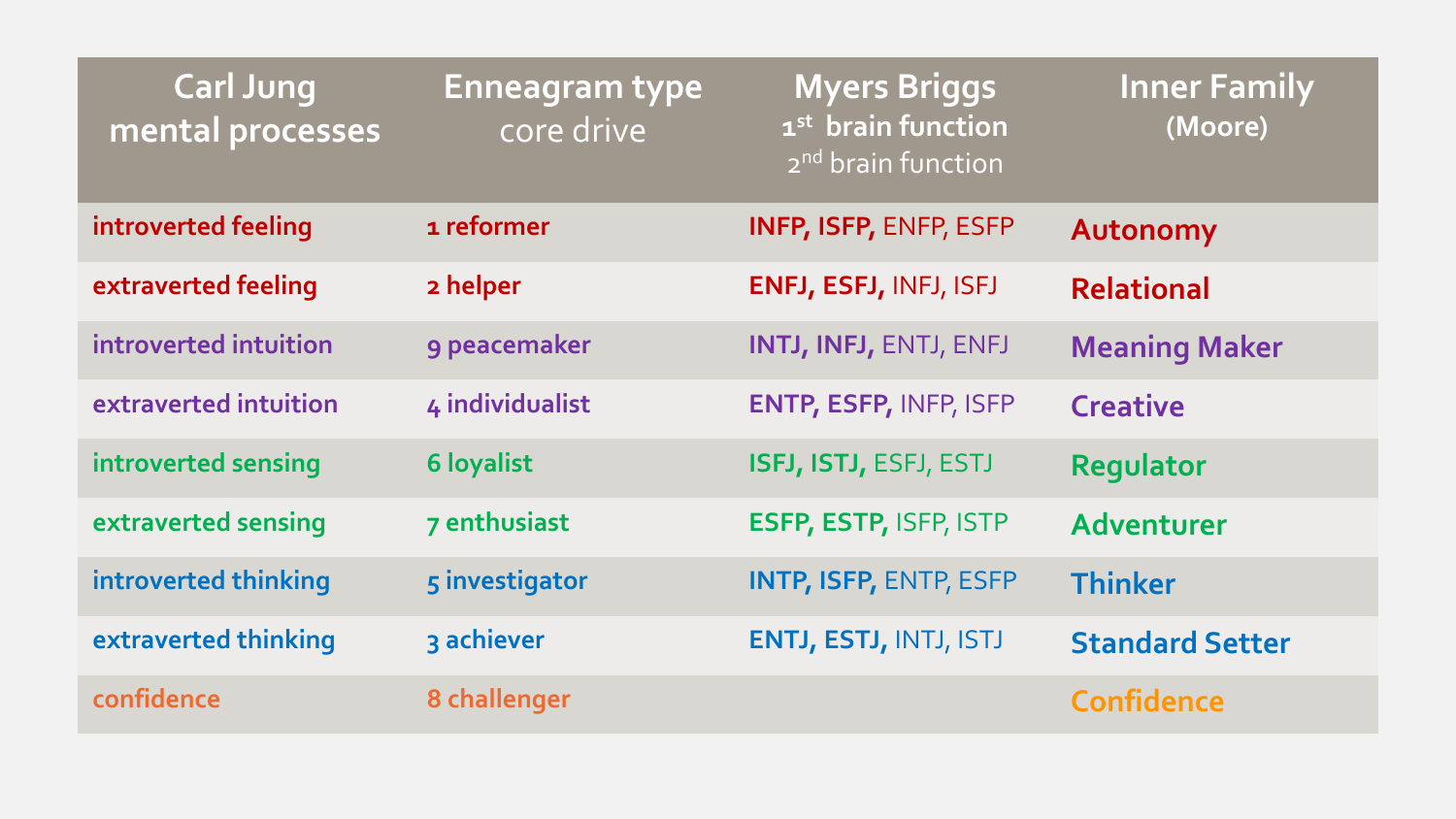#### **meet nine personality parts**

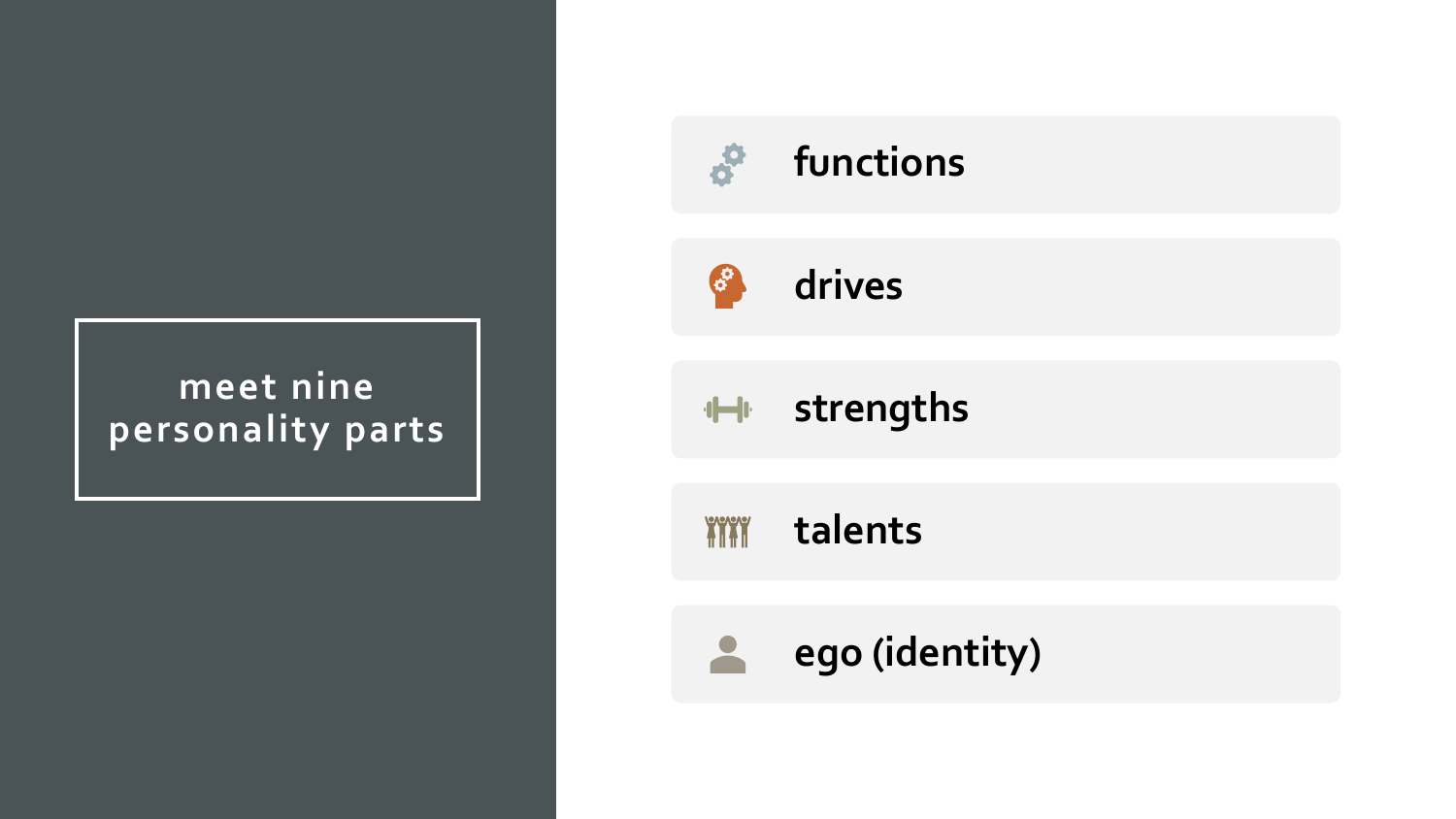#### **autonomy introverted feeling**

**put self first personal values moral values what's right & wrong judgmental march to own drummer freedom to choose self determination**



**enneagram 1 reformer I Ching - Fire INFP, ISFP** ENFP, ESFP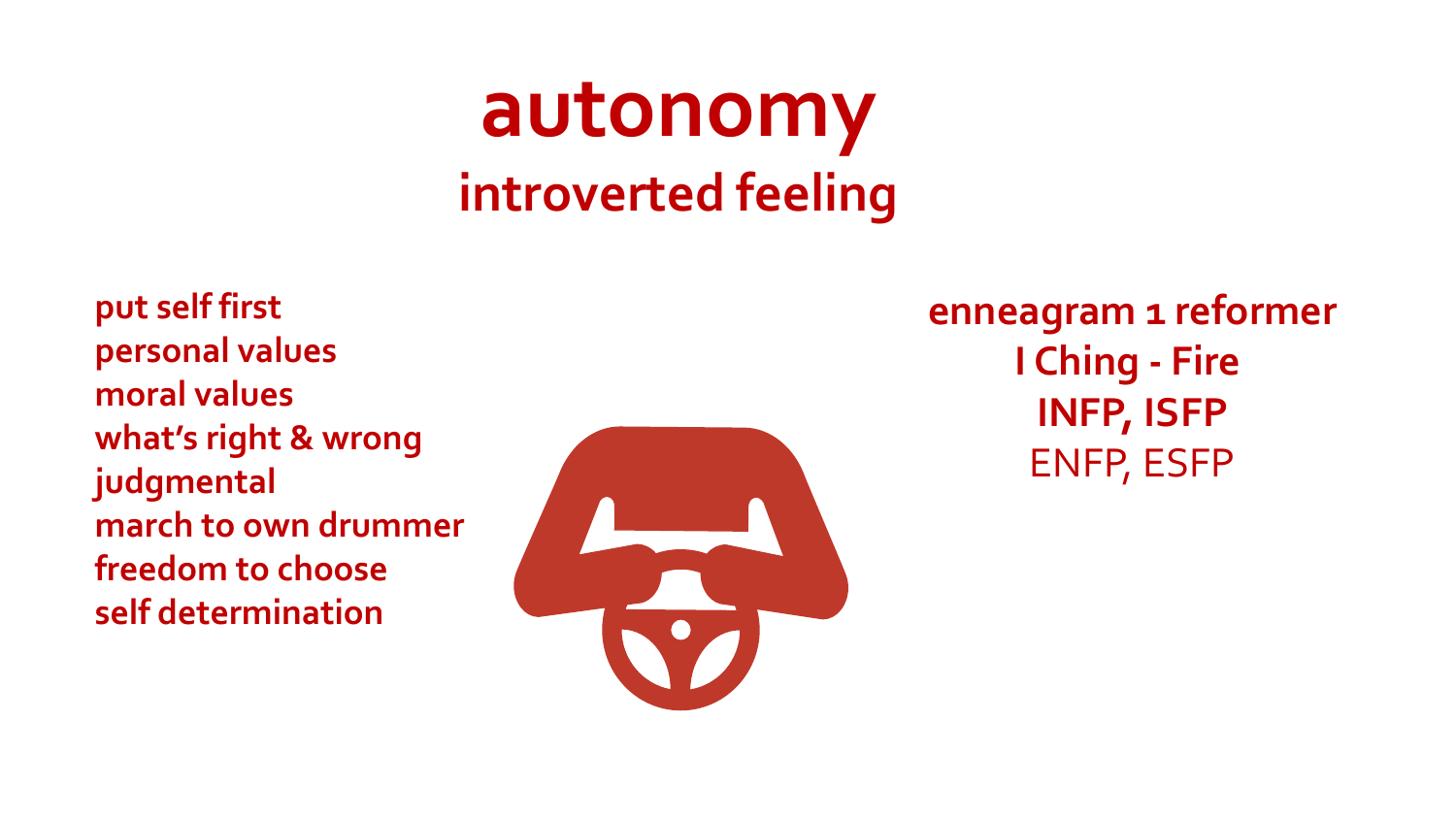#### **autonomy at work courage**

**0wnership responsible role model empower self**



**self-reflection self-awareness seek feedback strengths development**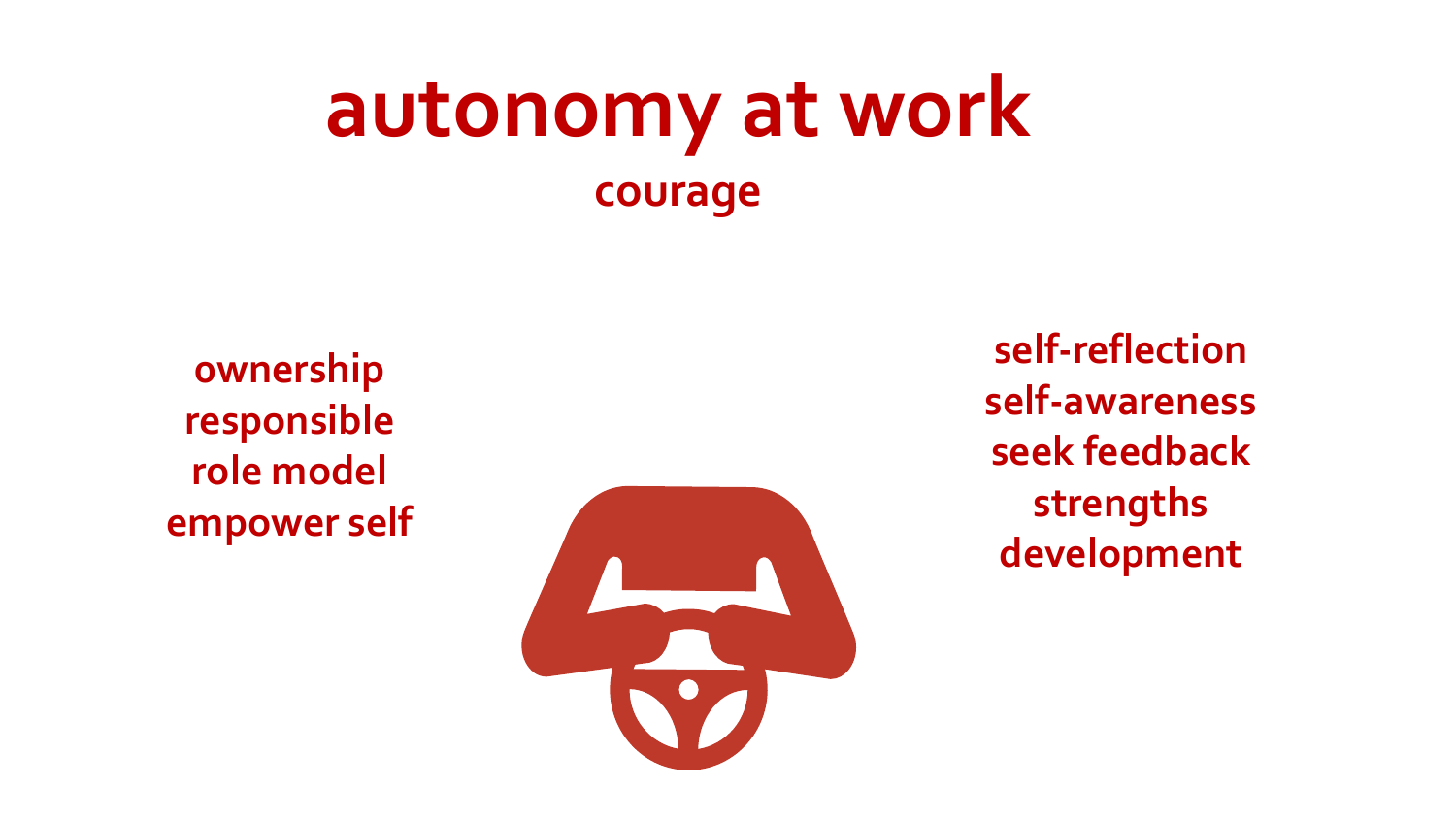## **relational extraverted feeling**

**put others first meet others' needs acceptance benevolence compassion connection loyalty trust**



**enneagram 2 – helper I Ching -Water ENFJ, ESFJ** INFJ, ISFJ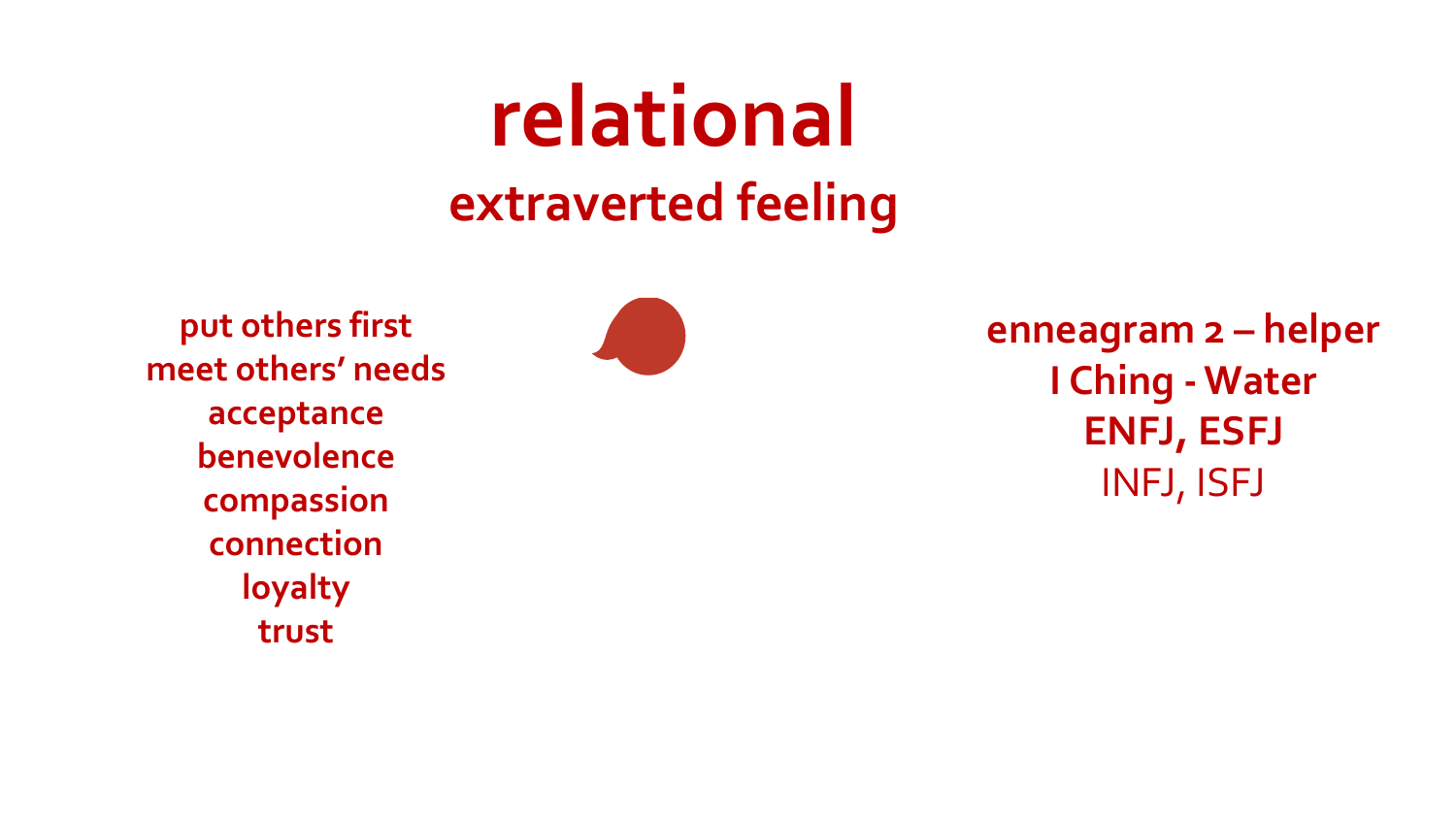## **relational at work compassion**

**social intelligence others' needs others' values inclusive respectful trust non-judgment**



**empowering inspiring collaborative develop others culture**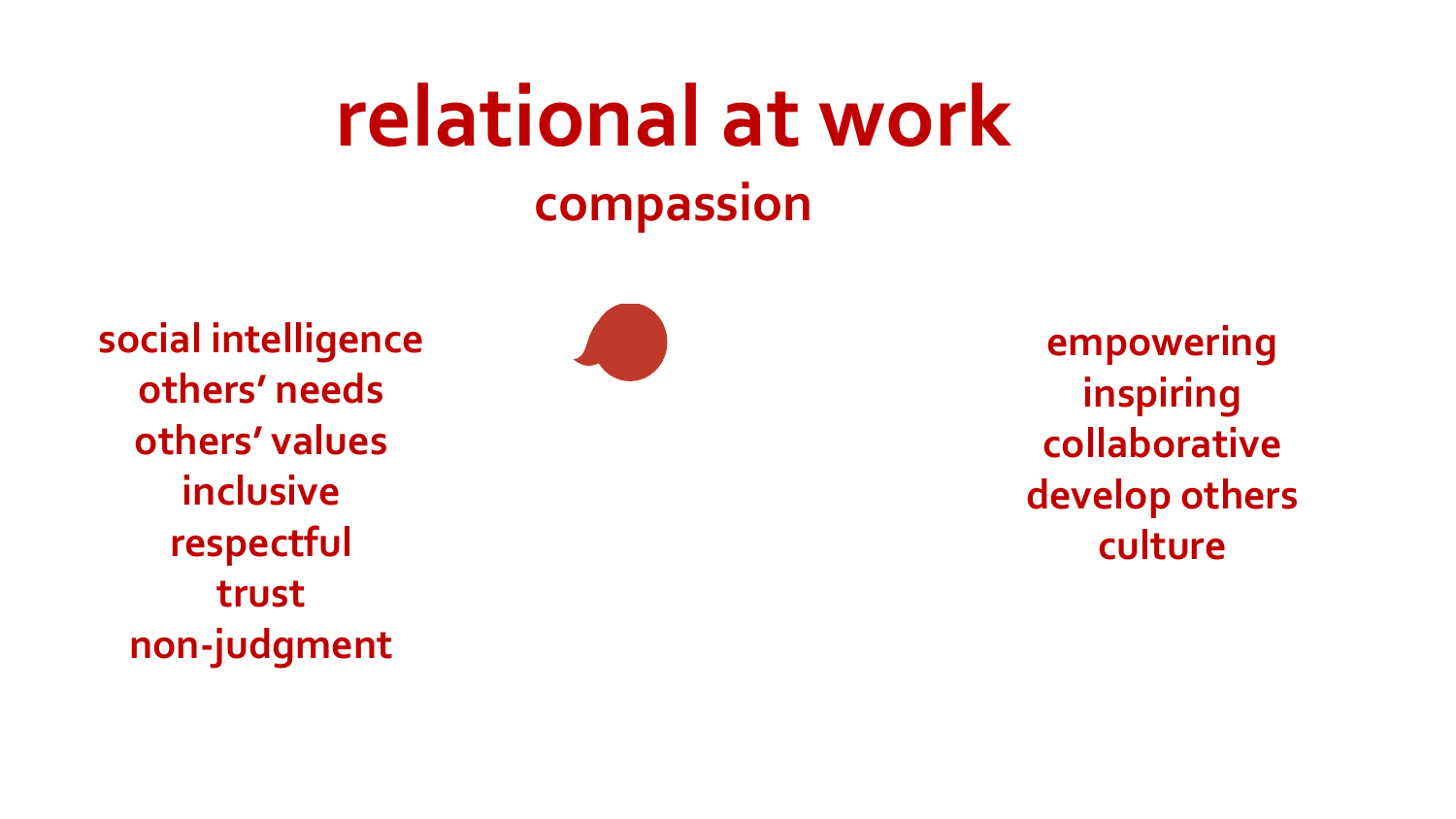# **confidence**

**competence confidence power**

**enneagram 8 - challenger any Myers Briggs strength**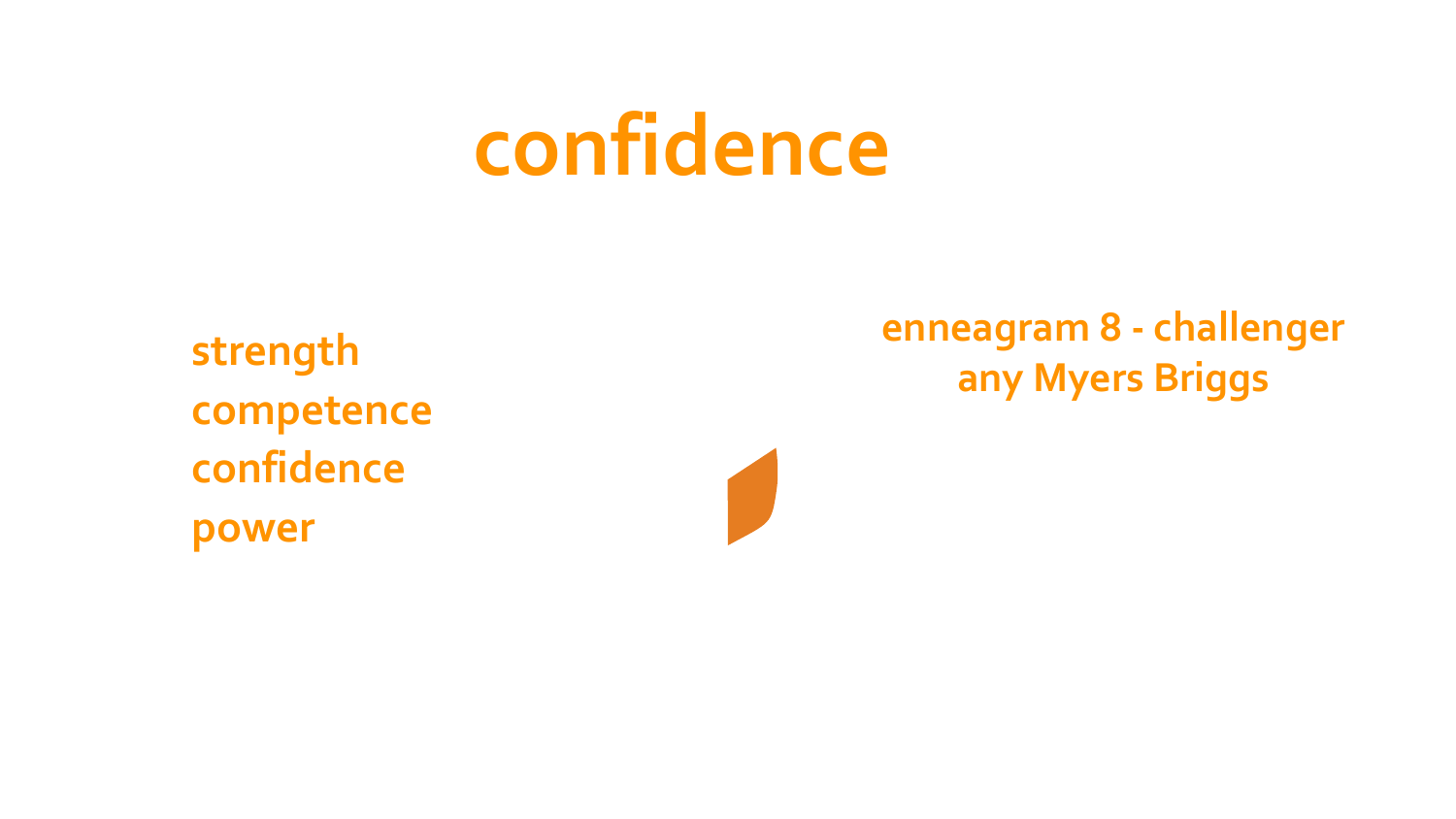# **confidence at work**

#### **competence**

**expertise competence confidence influence**



**learning admits mistakes feedforward**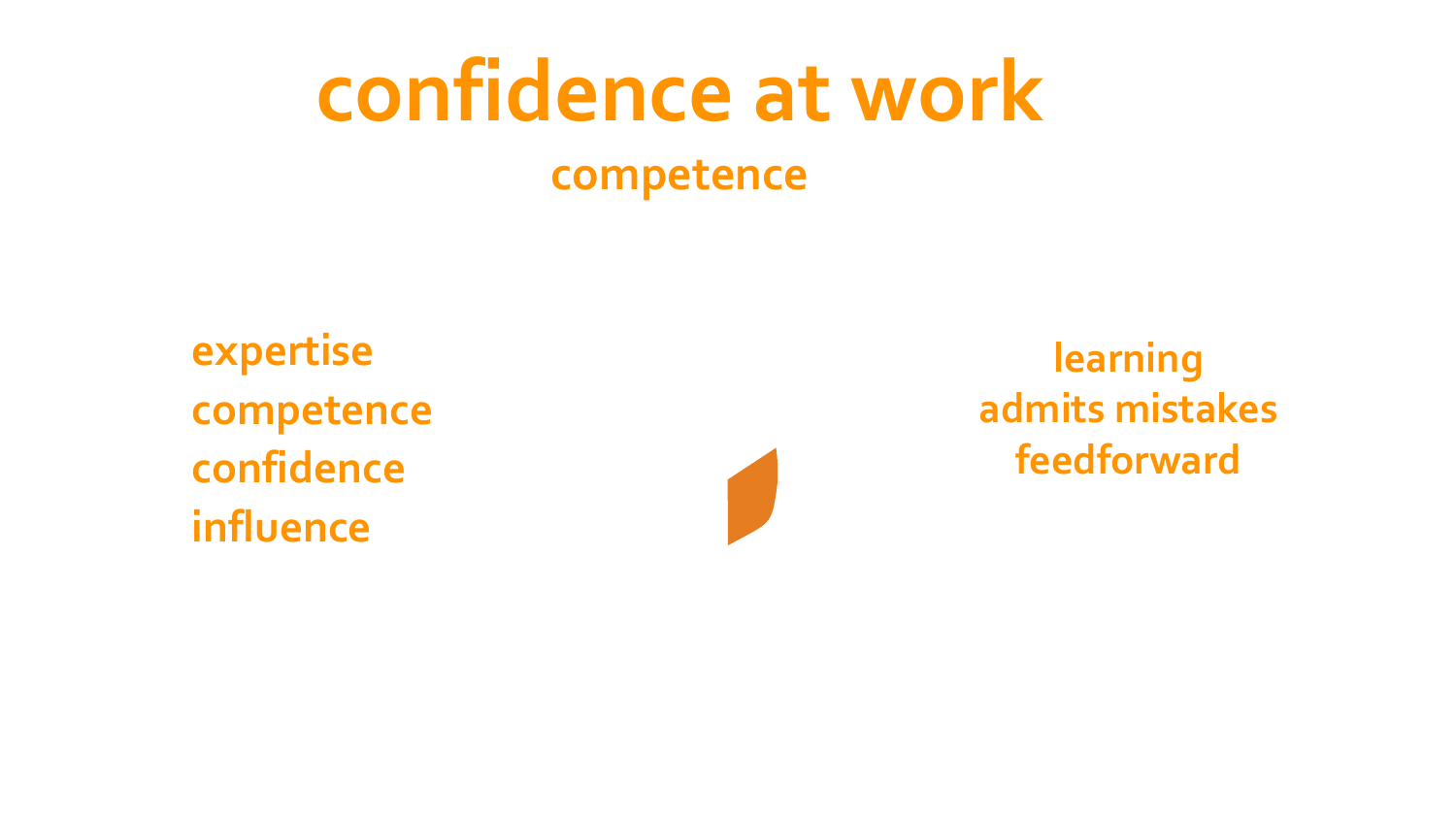**regulator introverted sensing**

**vitality health balance stability safety homeostasis sustainability details**

**enneagram 6 – loyalist I Ching - Lake ISFJ, ISTJ** ESFJ, ESTJ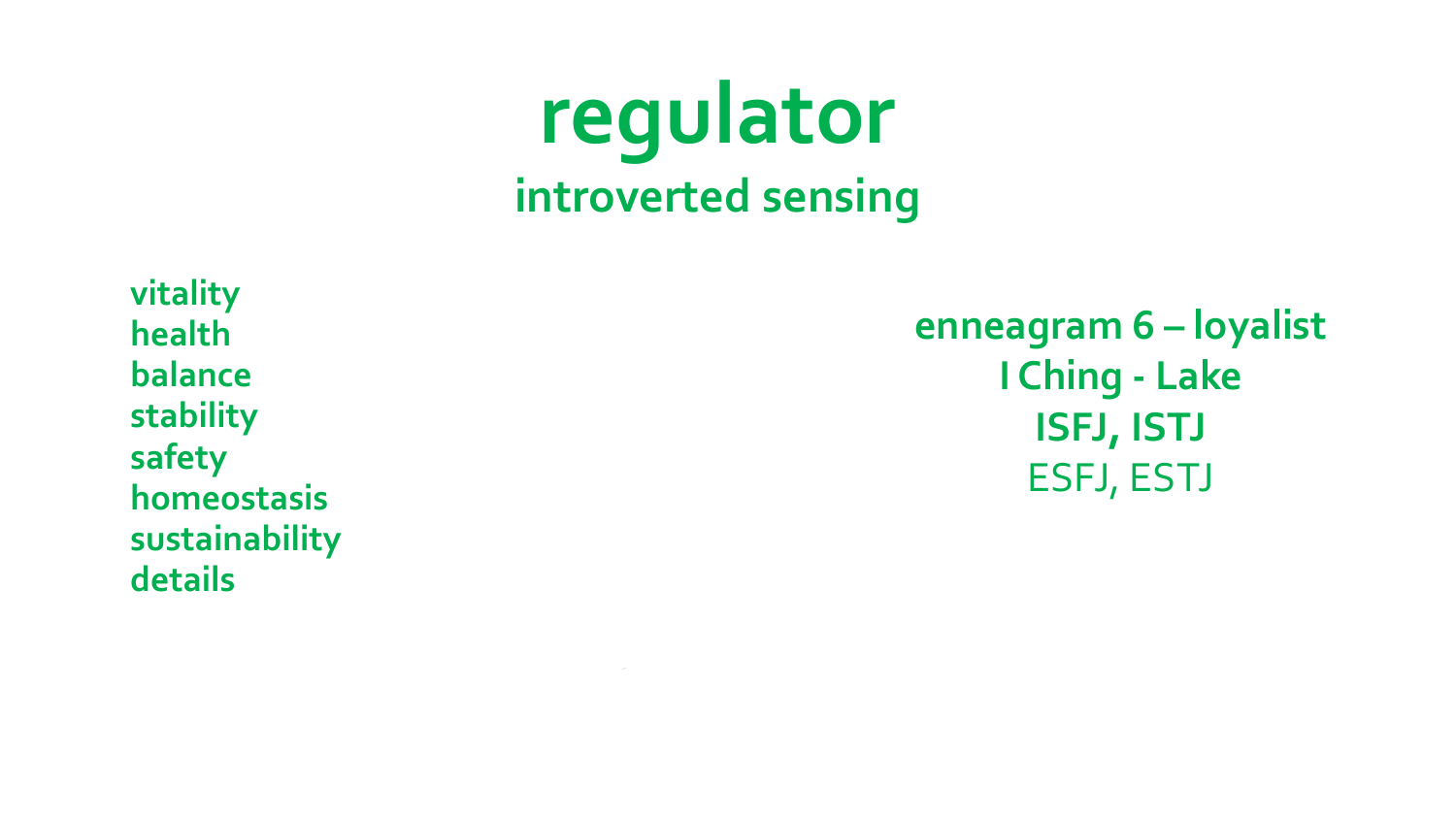#### **regulator at work stability**

**emotional awareness emotional regulation self-control equanimity self-care**

**composed balance safety**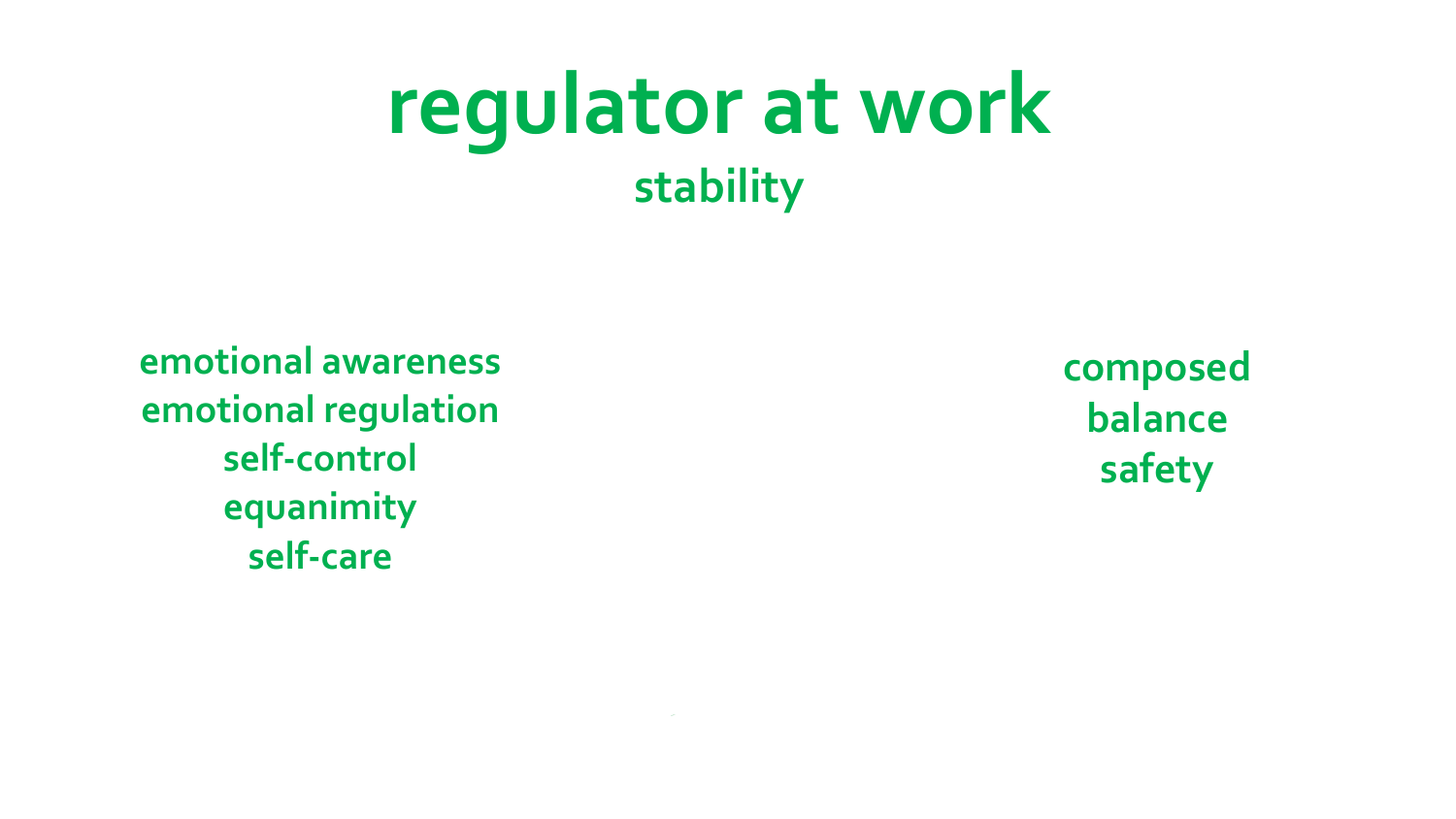### **adventurer extraverted sensing**

**open experiencing curiosity seeks novelty risk adventure change zest explorer**



**enneagram 7 – enthusiast I Ching -Thunder ESFP, ESTP** ISFP, ISTP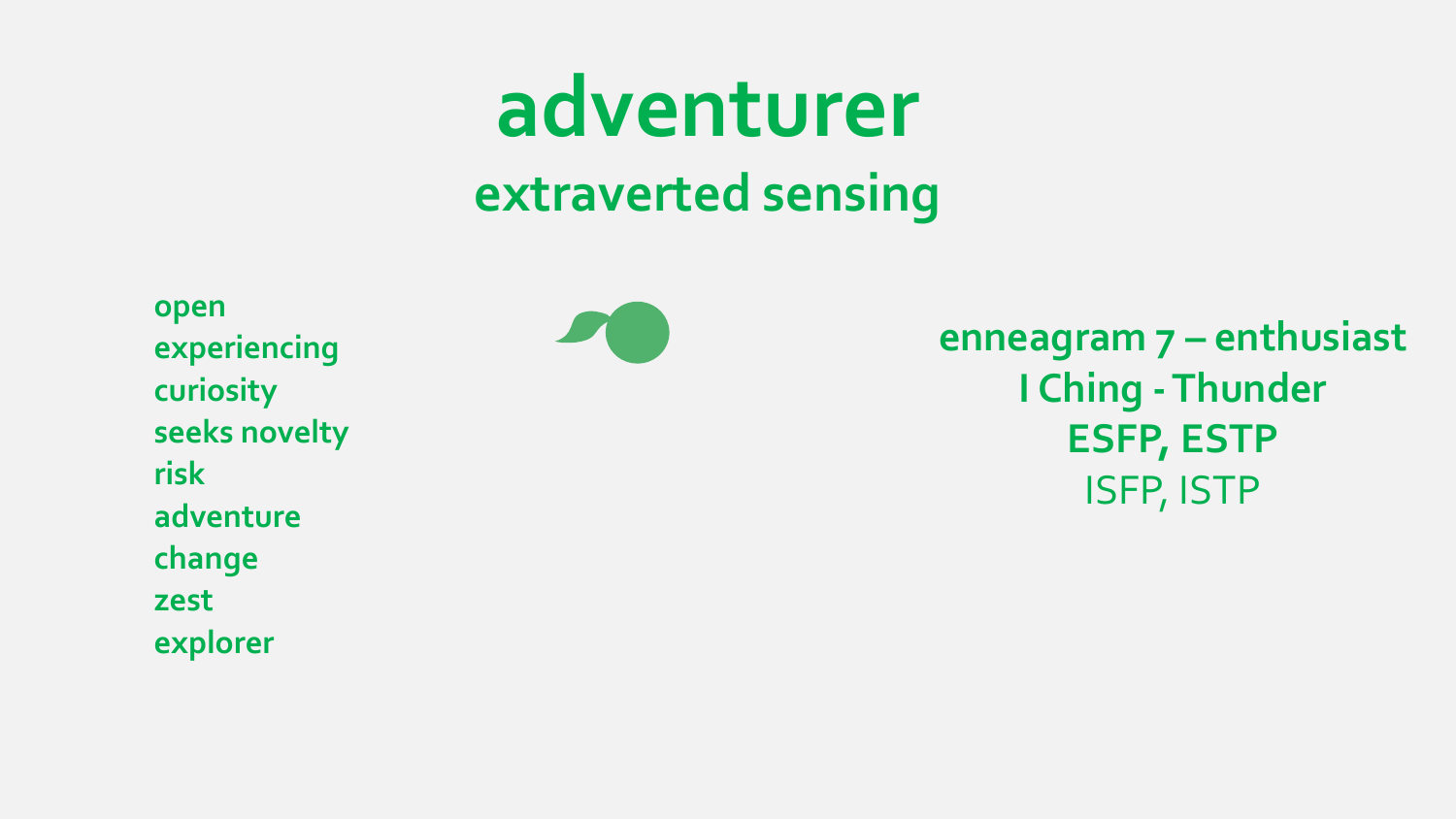## **adventurer at work open, adaptable mind**

**inquiry enthusiasm diversity opportunities risk-taking change**

**monitor external environment anticipate threats/opportunities flexible adaptable resilience**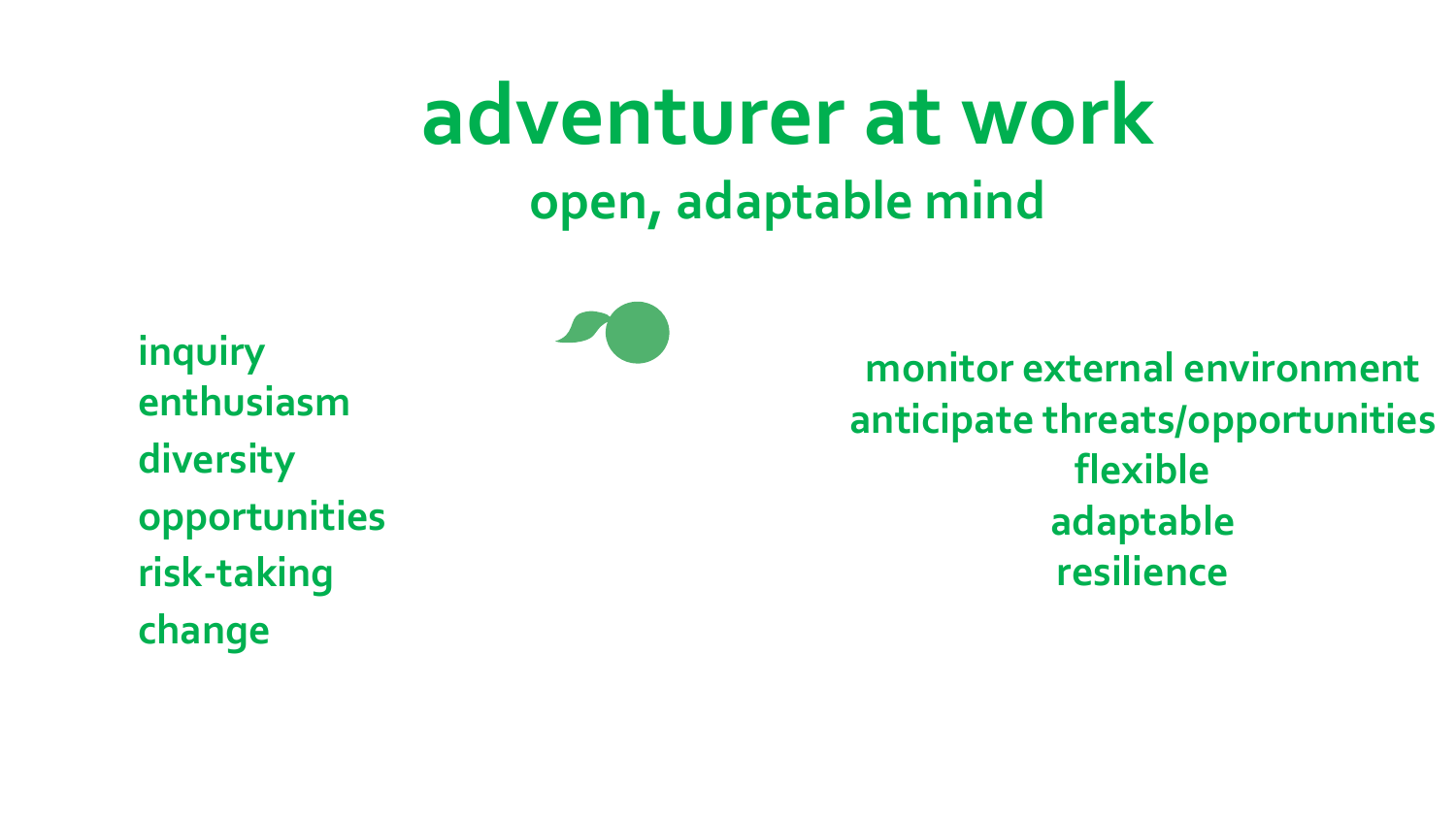#### **thinker introverted thinking**

7

**analyze reflect think through figure out understand clarify problem solve evaluate find order**

**enneagram 5 – investigator I Ching - Mountain INTP, ISTP** ENTP, ESTP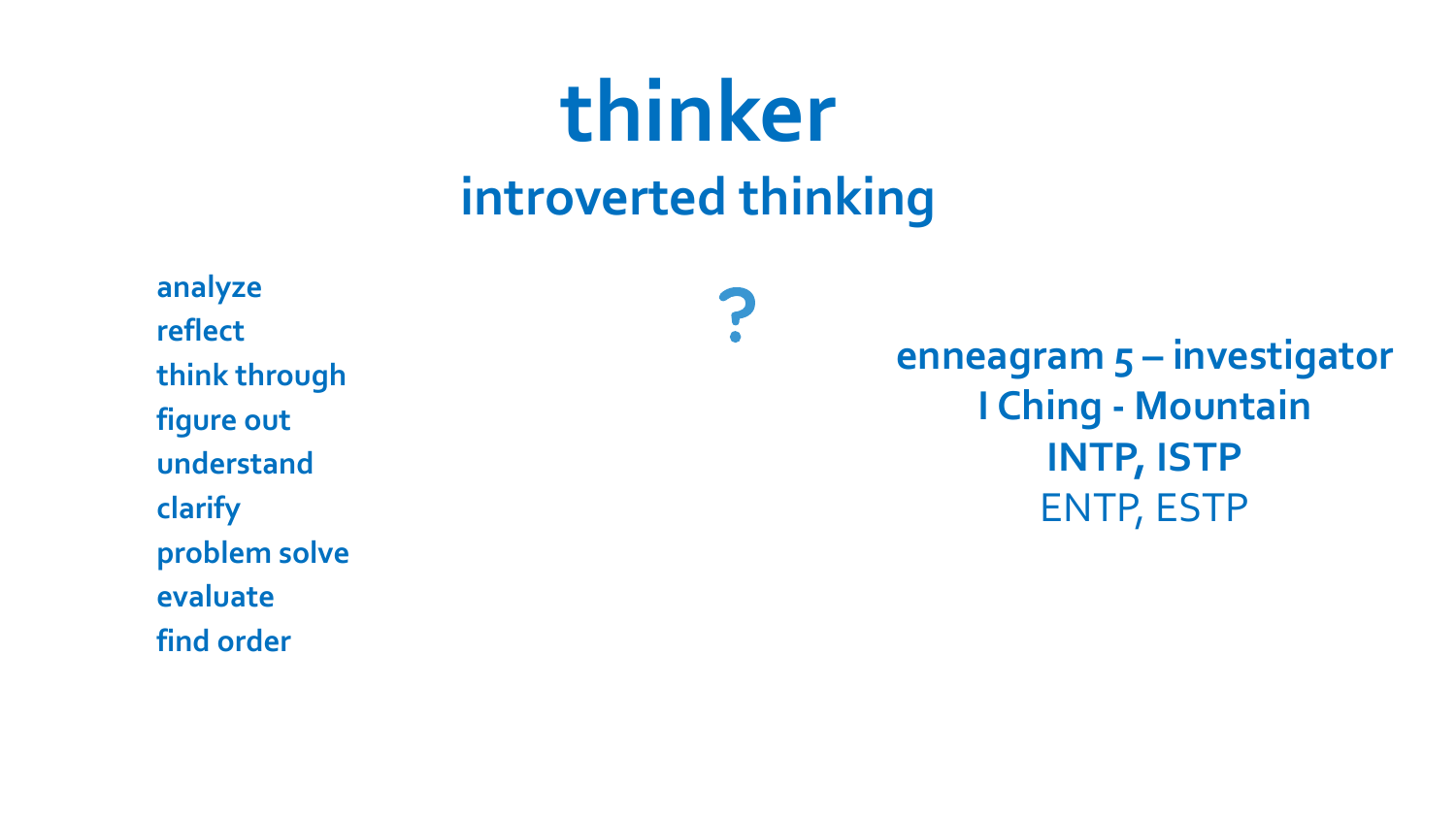## **thinker at work analytical thinking**

**objective impartial gather evidence critical analysis clarity communication**

**problem solving decision making strategies**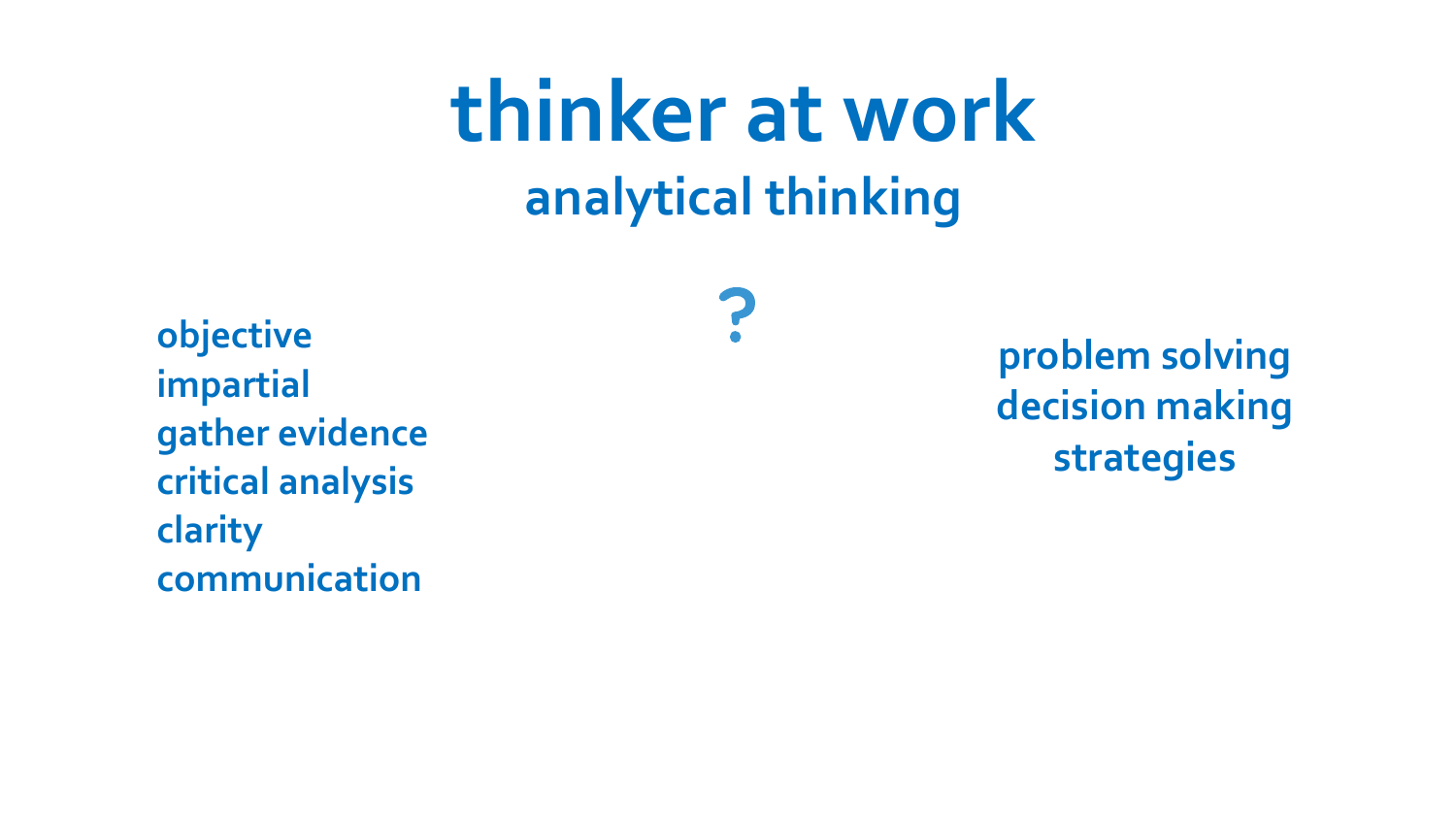#### **standard setter extraverted thinking**

**ambitious achieves direction sets the bar measures**



**enneagram 3 – achiever I Ching - Wind ENTJ, ESTJ** INTJ, ISTJ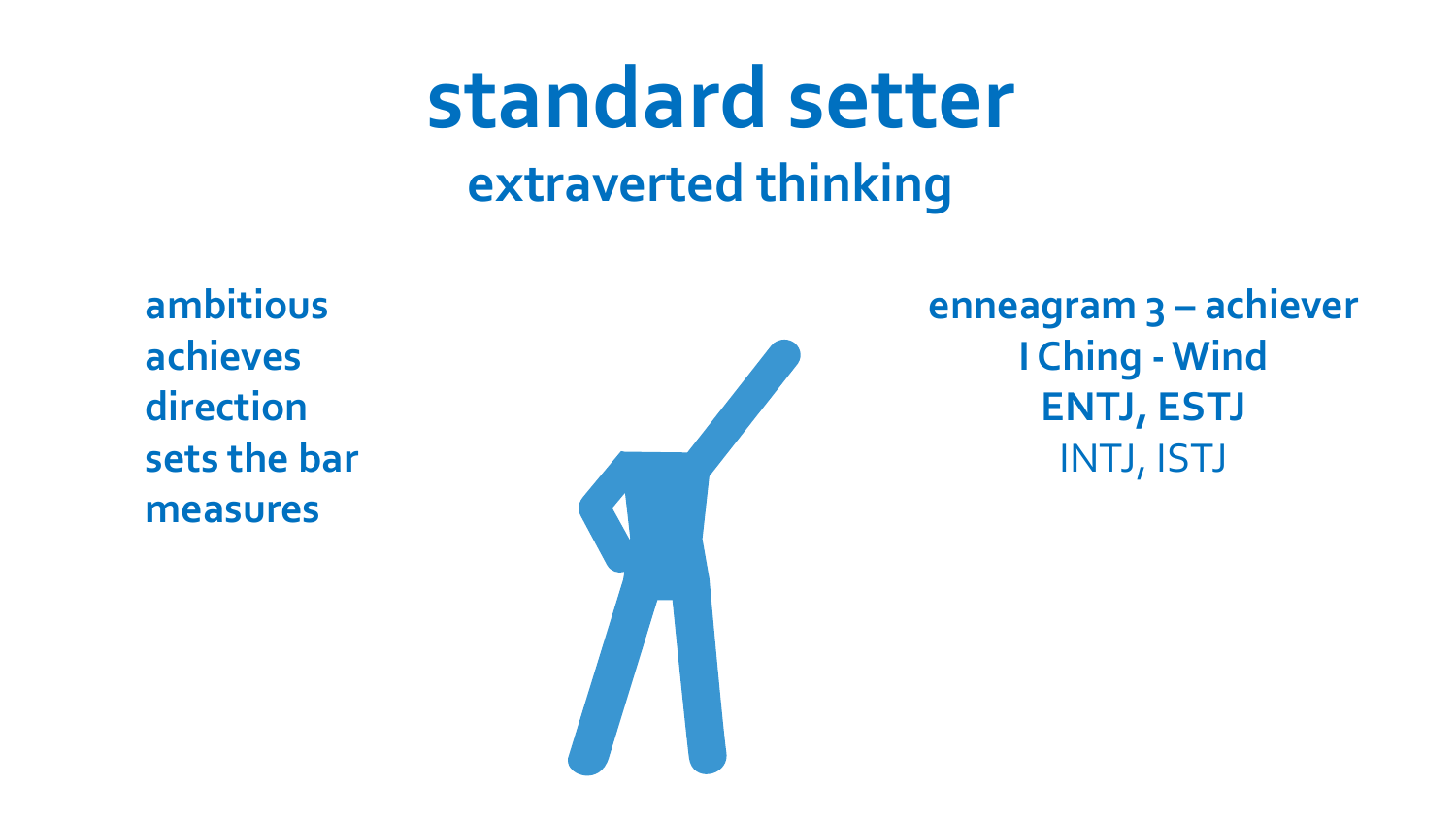## **standard setter at work professionalism**

**set standards set direction, goals set expectations deliver results pride**



**be at forefront conscientious quality efficient up to date**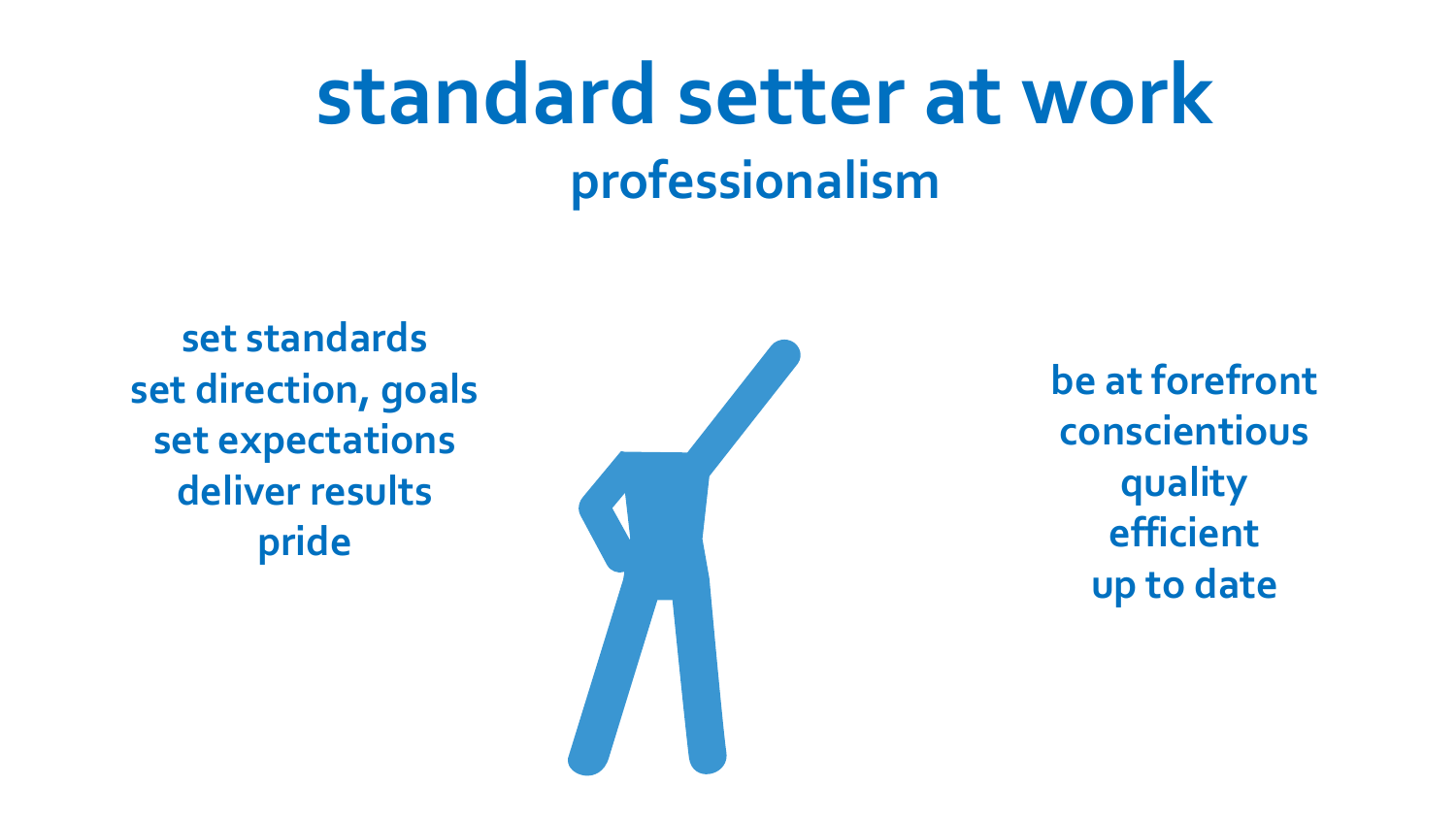#### **creative extraverted intuitive**

**spontaneous nonlinear thinking imaginative generative sees interconnections playful finds humor inventor**

**enneagram 4 – individualist I Ching - Heaven ENTP, ENFP** INTP, INFP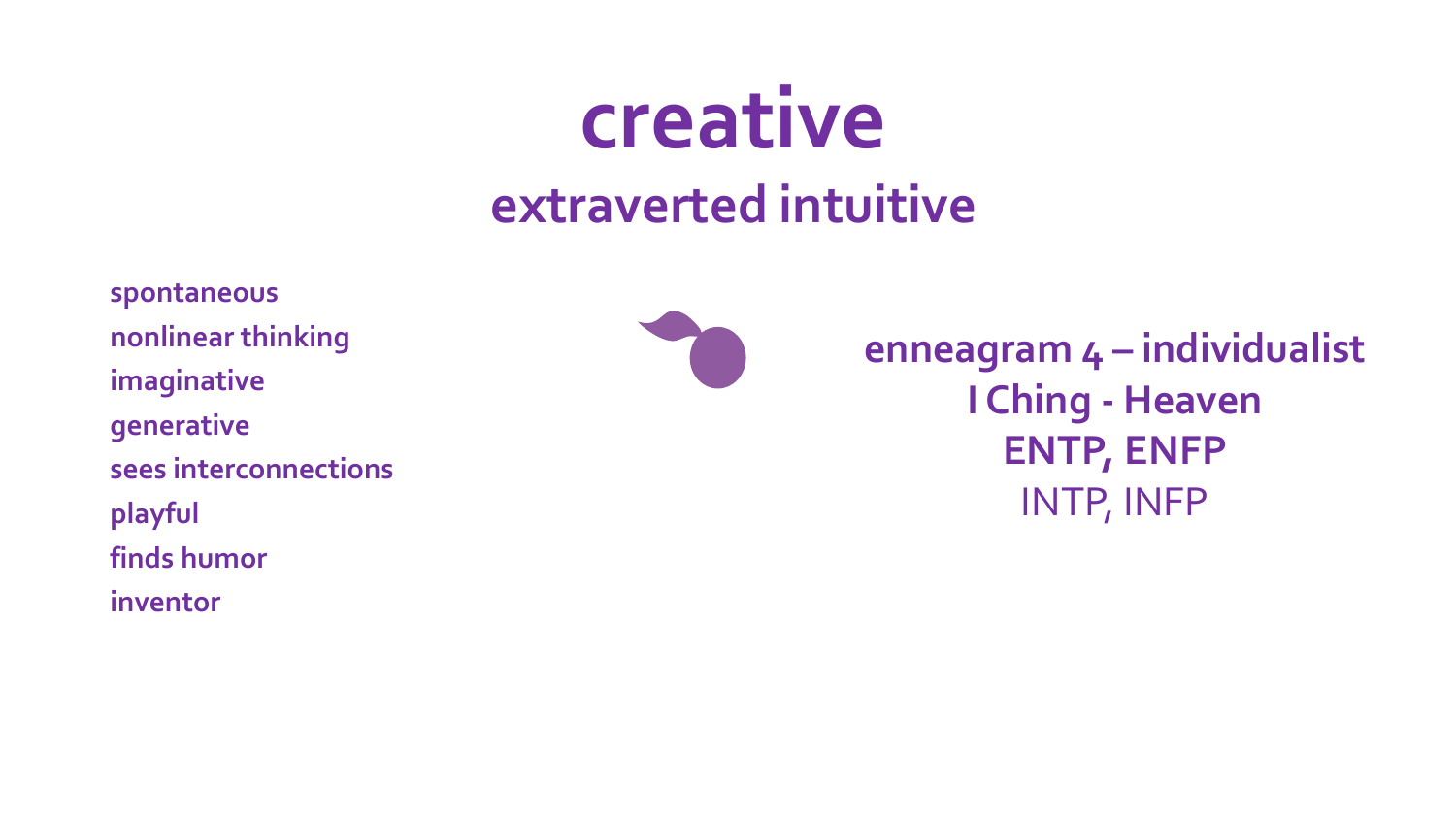## **creative at work innovative**

**new ideas see new patterns imagine new ways brainstorm vary perspectives**



**lead new initiatives seek innovation support innovation**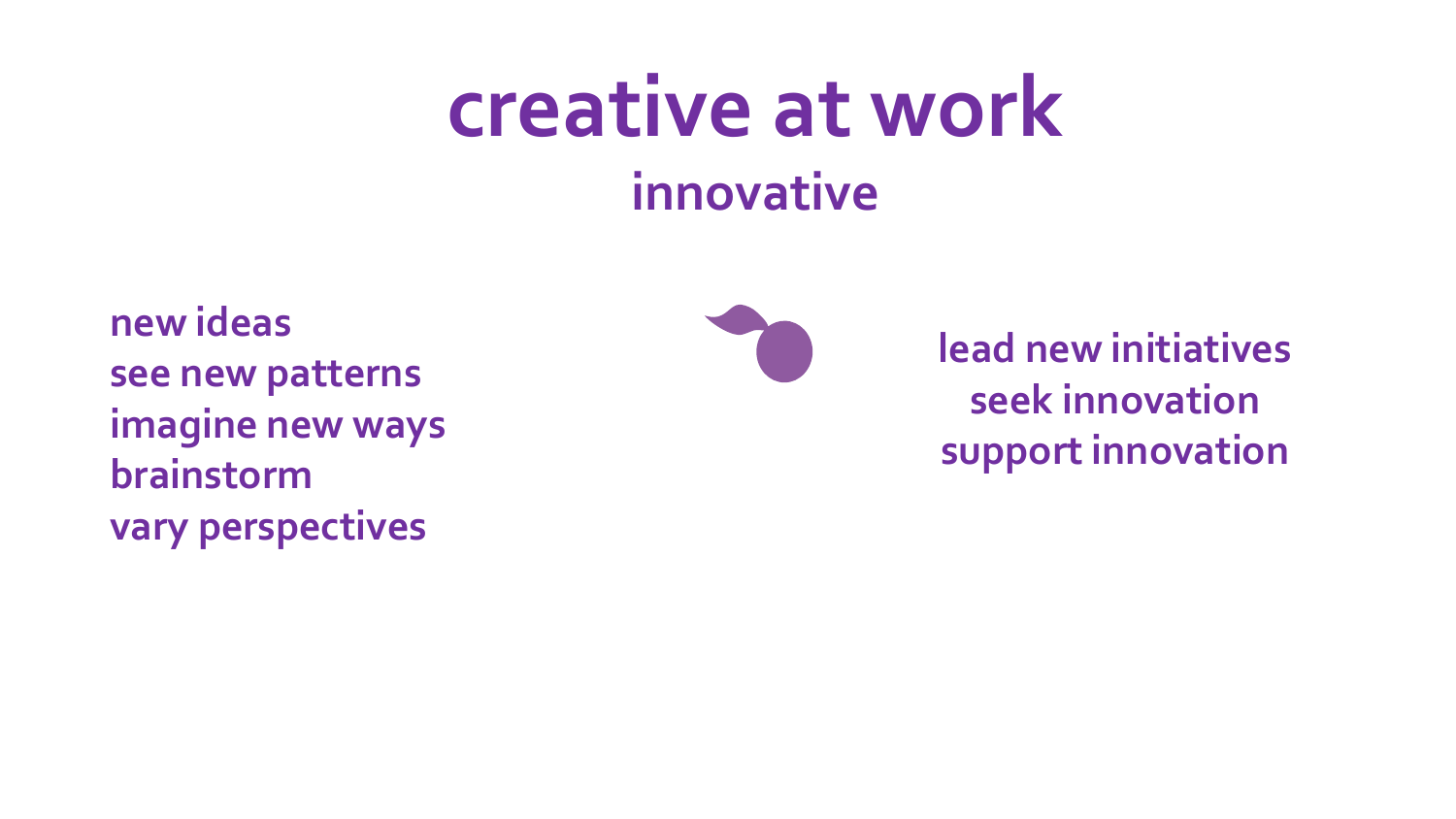### **meaning maker introverted intuition**

**quest find meaning find harmony higher purpose gratitude foresight wisdom inner coach!**

**enneagram 9 – peacemaker I Ching - Earth INFJ, INTJ** ENFJ, ENTJ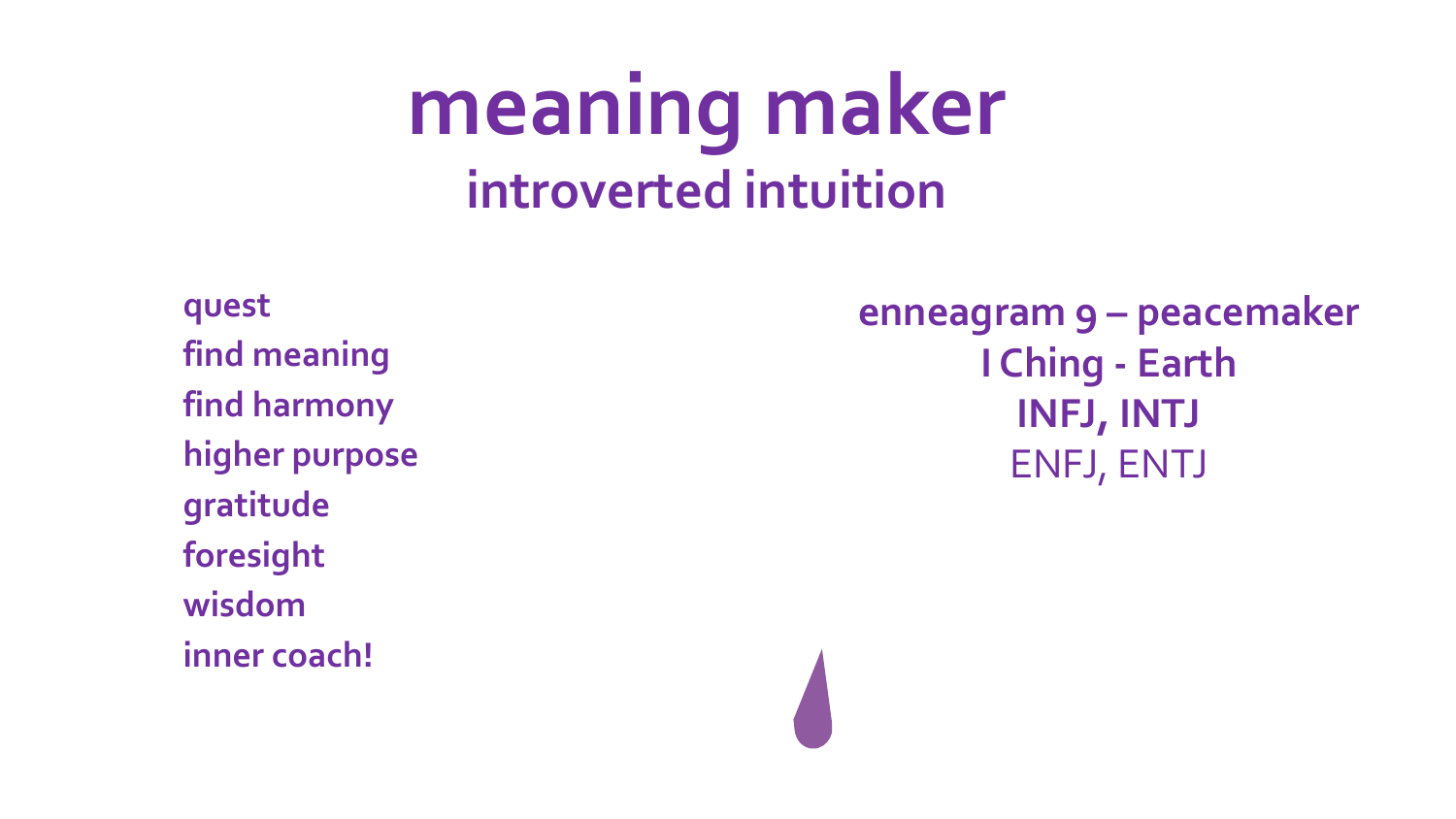## **meaning maker strategy**

**big picture synthesis complexity**

**culture greater good gratitude**